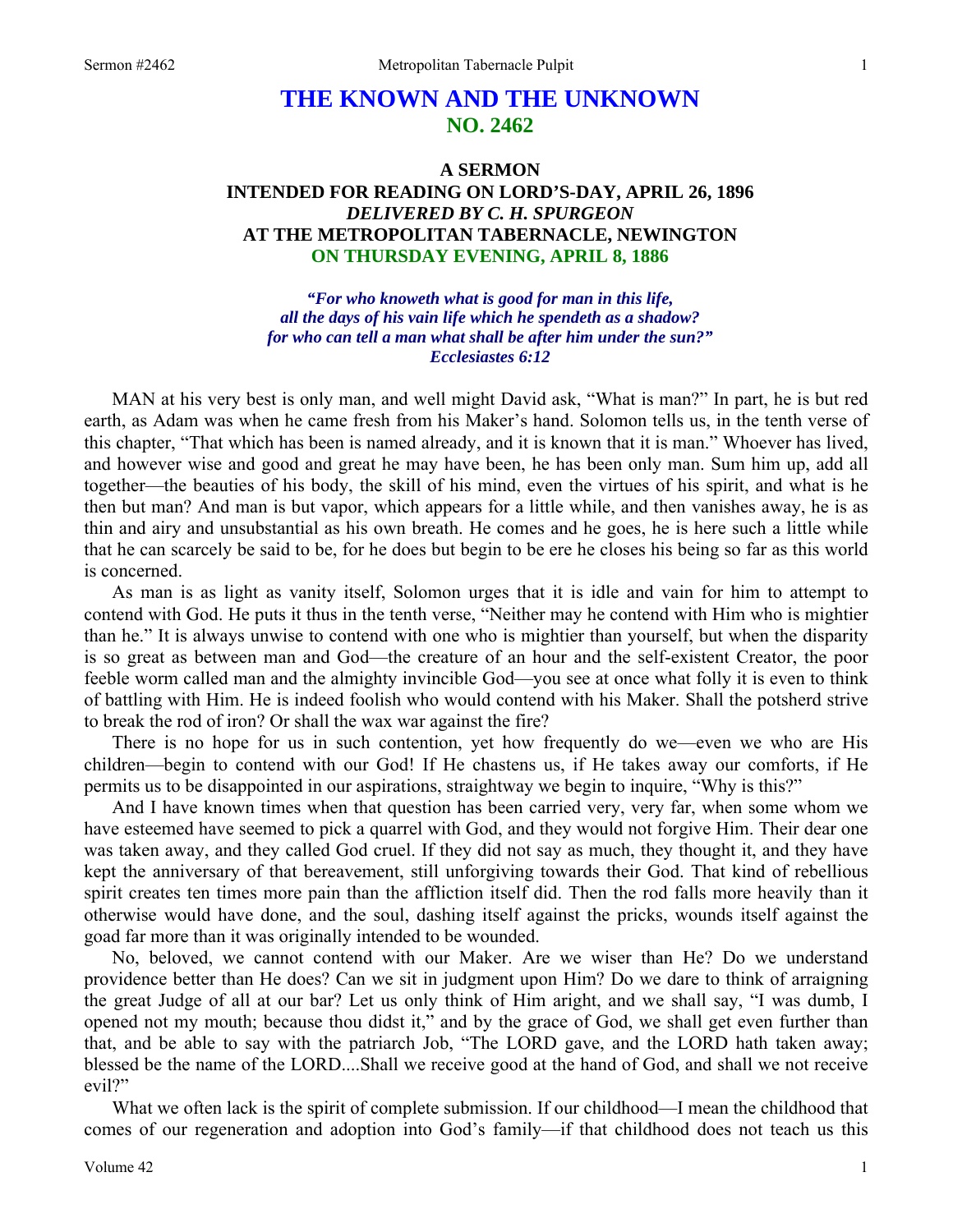submission, our common sense ought to teach us. We ought to feel how absurd it is that we who are but as a fly should fight with the flame, for we can but burn ourselves by such folly. We cannot possibly carry on successful contention against One who is so great, so good, so wise, as the infinitely glorious God.

I am going to speak to any who are in that contending state of mind, and also to others who perhaps may get into such a state unless they are warned of the danger to which they may be exposed. The ship that is on the stocks, and that has never been out to sea, is astonished when it is told that such-and-such a vessel leaks in the day of storm, but when that ship is itself launched, and gets out in the rough waters, it may come to wonder how the timbers resist the billows, and how it is that anything keeps afloat at all.

You who are young and inexperienced in the Christian life, and have never done business on great waters, may think yourselves competent to judge and to condemn the older ones for all their deficiencies and failures, but peradventure, when you get into the same seas yourselves, you may behave no better than they have done. Therefore, take warning beforehand, and learn from Solomon's words a lesson concerning yourselves, that you may never set yourselves in opposition to the Lord God, or compare yourselves with Him.

**I.** The first subject of consideration in our text is OUR LIFE WHICH WE DO KNOW, "Who knoweth what is good for man in this life, all the days of his vain life which he spendeth like a shadow?"

We do know something about our present life, and what we do know about it should humble us in the presence of God, for, first, *it is very short*. Observe that Solomon here says nothing about the "years" of our life, he only counts it by *"days."* He looks at our earthly existence as of so short a duration that if he were to reckon it by years, he could scarcely mention it, but if he only counts it by days, he may use the word "all," "all the days of his vain life."

And my brethren, we only live by the day, and scarcely as much as that. We are at least taught by our great Master to pray for daily bread, as if the nourishment was for a daily life which is always to be reckoned by the day. Yet is a day more than you and I can be sure of, for who knows what even a day may bring forth?

> *"The rising morning can't assure That we shall end the day; For death stands ready at the door To take our lives away."*

At the very best, we can only count our lives by days. I know that we are often tempted to reckon that we shall live to a ripe old age, but suppose we should he spared seventy or eighty years, what a short time the longest life is! Suppose we could live even as long as Methuselah did—which we cannot do—yet how soon it would be all over, and when we came to the end of it, we should say, with old Jacob, "Few and evil have the days of the years of my life been." The fact is, the older a man grows, the shorter his life seems to be, and it was because Jacob was so old, and had seen so many days, that he called them few and evil.

Children and youths appear to have lived a long while, men seem to have lived only a short time, older men an even shorter period, but the oldest man reckons his days the shortest of all. The calculations about time are very singular, for length seems to turn to shortness. Well, then, since I am such an ephemeral creature, the insect of an hour, an aphis creeping on the bay leaf of existence, how dare I think of contending with Thee, my God, who wast long before the mountains were brought forth, and who wilt be when mountains are gone forever?

Our life, besides being very short, is *singularly uncertain,* "All the days of his vain life which he spendeth as a shadow." We do not know that we shall have even another day of this life, while we are sitting in the pew, our life may end. We cannot tell that we shall see next Sabbath day, another Thursday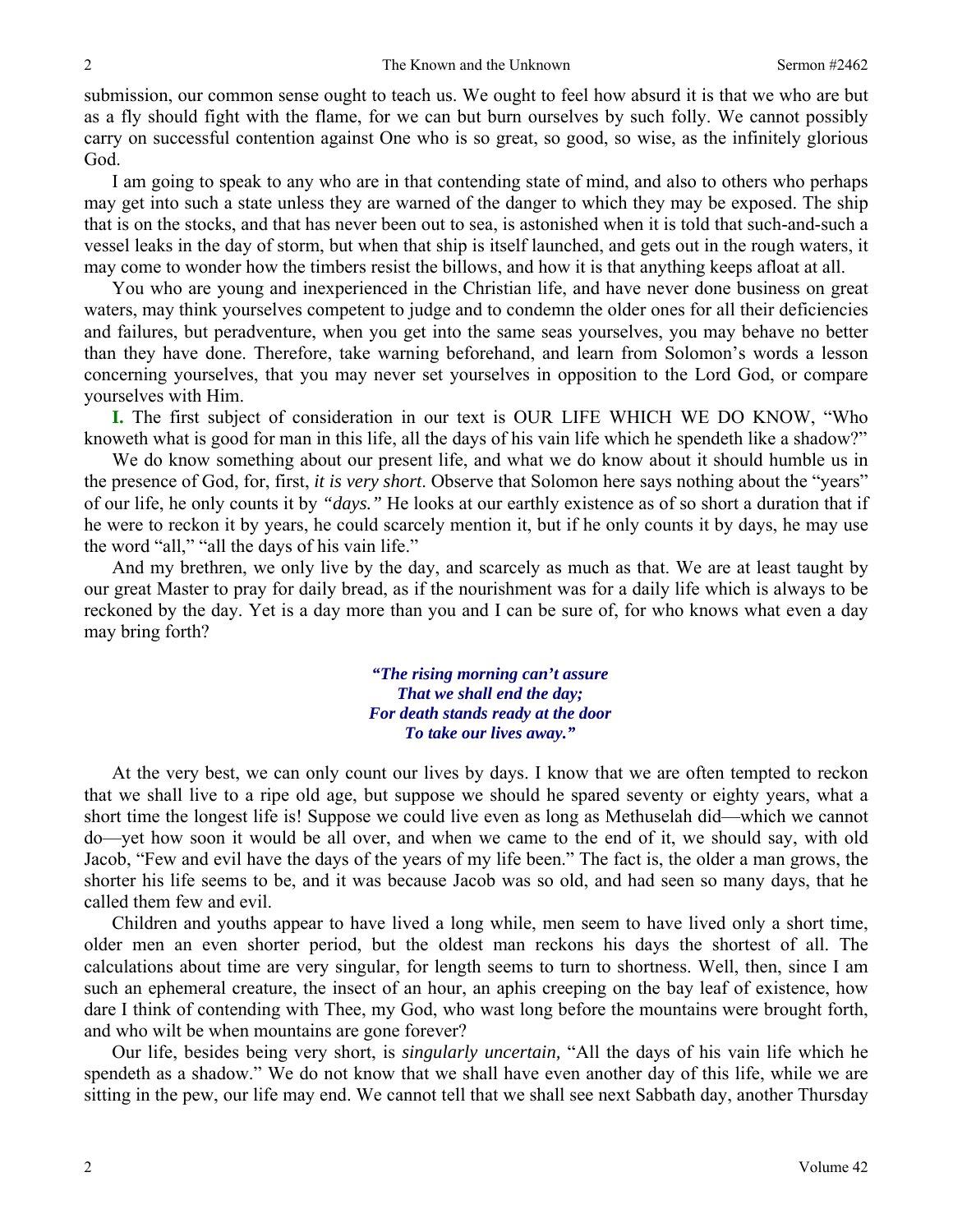night may never return to us. Do not let us forget this fact, for if the thought be unpleasant to us, it is because there is something wrong within.

The child of God, when he is right with his Father, forgets the uncertainty, and remembers that all things are certain in the eternal purpose and decree of God, and that all changes are wisely ordained, and therefore the uncertainty causes him no distress. Yet should this truth make us live with much caution, and care, and tenderness, and watchfulness.

If I may have to appear before my Maker before the clock strikes the hour of midnight, let me set my house in order. Since I may soon die, and not live, since I may be even now trembling on the verge of the unseen world, let me be prepared for everything by making my calling and election sure through faith in Christ Jesus my Lord and Savior.

Yet again, my brethren, our life is not only short and uncertain, but while we have it, it is *singularly unsubstantial*. Many things which we gain for ourselves with much care are very unsatisfying. Have you never heard the rich man confess that it is so? I have heard it often, and have marked it well. I have looked over his spacious estate, I have sat in his sumptuous mansion, I have heard from him all about his success in business, yet he has added, and added solemnly (the old man spoke not mere words, but spoke it from his heart as he said it), "But what is it all? It yields me no satisfaction now that I am about to leave it."

Have you never heard the scholar, who has won many degrees, and stood at the head of his profession, declare that, the more he knew the less he felt that he knew? In his acquirement of knowledge there was much vexation of spirit, and he could sympathize with Solomon when he said that "much study is a weariness of the flesh." There is nothing truly substantial apart from God, the Everlasting One, who lives and abides forever.

Depend upon it, we ourselves shall in a short time prove the unsubstantiality of our own lives. Worms will be scrambling for our flesh, and if we have not Christ as our Savior, devils will be fighting for our soul, and we ourselves, unable to help ourselves, shall have passed away from all that we once thought real, with a groan because it was so false and so deceptive. "Verily, every man at his best state is altogether vanity."

Now, look you, my brethren, it ill becomes us, whose lives are so uncertain, and whose lives at the best are so unsubstantial, to begin to contend with Him in whose hand our breath is, and whose are all our ways. It were far better for us at once to submit ourselves to Him, and to learn that in Him we live, and move, and have our being, and that if we live and move at all, it is all derived life and motion.

It were well for us to also give the Lord all this poor life, be it what it may, to be used in His service, and to be spent for His glory. It will give us something comforting and cheering to look back upon, if we have submitted to Him, and laid hold upon His way of salvation in Christ Jesus. And if, by His grace, we have lived in Him, and with Him, and through Him, and to Him, it will be real life, life that is substantial, "the life that is life indeed."

The shadow, as it really is, will be a substance veiled in a shadowy form. It will have been worthwhile to have lived, for I reckon that angels envy men, after all. They have not our battlefields, they cannot have our victories. It is true that they have not our sins, but they can never know "Free grace and dying love" as we have known them. It is true that they have not to deplore wanderings such as ours, but neither have they been brought back upon the great Shepherd's shoulders, nor has there been music made for them as for sons that were dead but are alive again.

If we play well our part as Christians, they will think of us as Englishmen thought of old of their fellow-countrymen on a hard fought battlefield, they envied those who were privileged to fight battles that should bring to them such honor, and unfallen spirits might almost envy martyrs who can suffer for Christ even unto death, and men and women who, in their particular way, can contend against iniquity, and bear their witness for the truth and holiness of God, and for the precious blood of the Only-begotten in this sin-stricken world.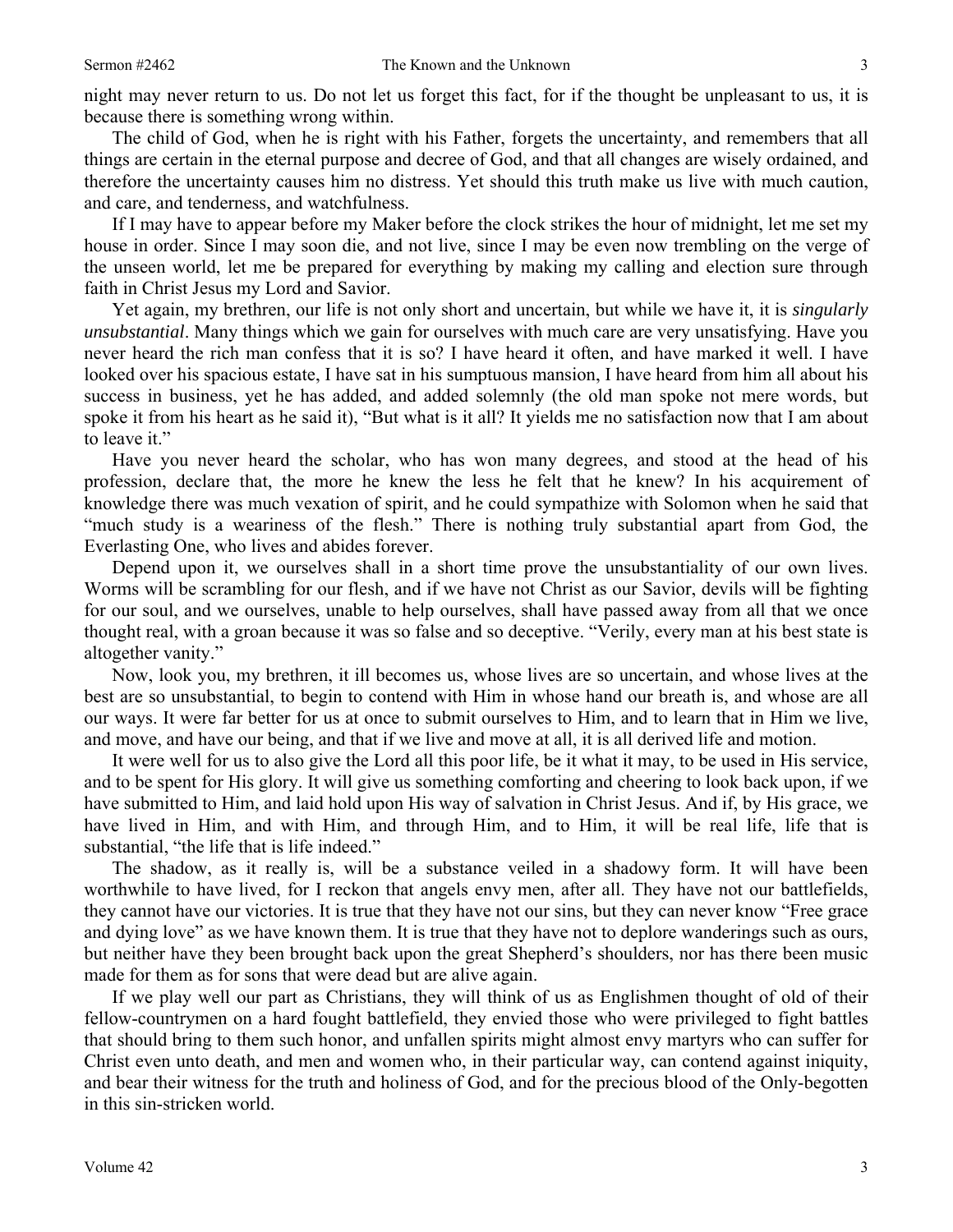May God help us to lay our poor life, such as it is, at His dear feet! It is only a flower, but if the flower is once put into His hand, it will not fade. It is a frail vase, that is apt enough to break of its own weight, but if it is once presented to Him, He will preserve it, and give it a place of honor in His palace above.

If our poor life is given up to Christ, He will keep it for His own kingdom and glory. He will link it with His own immortality, and give to us eternal life like unto His own. Can we ever think of contending with Him? No, that can never be, rather let us come and creep beneath the shadow of His wings, let us be as little chicks that hide beneath the hen, and He shall cover us with His feathers, and under His wings shall we trust. His truth shall be our shield and buckler, we shall lose our nothingness in His eternal all, and we shall become great, blessed, happy, everlasting in our God, through Christ Jesus, His dear Son.

**II.** Now I lead you on, in the second place, to another consideration, which is in the text, WHAT IS BEST FOR US IS NOT KNOWN TO US.

It is ill for us to quarrel with God about His providence, for Solomon wisely asks, "Who knoweth what is good for man in this life?" We certainly do not know, as to temporals, what is best for us in this life, neither do we know even in higher matters, in spiritual experience, "what is good for man in this life."

Suppose we ask the question, "Which is the better for a man in this life—*wealth or poverty?"*—what will be the answer? Wealth—the eye is dazzled with it, it brings many comforts and luxuries, yet there is a passage of Scripture as true now as when the Master first uttered it, "How hard is it for them that trust in riches to enter into the kingdom of God." Paul wrote to his son, Timothy, "They that will be rich fall into temptation and a snare, and into many foolish and hurtful lusts, which drown men in destruction and perdition."

Scripture all through represents the acquisition of wealth as involving very solemn responsibilities, and loading the soul with burdens. I do not doubt that there are some men who could never have sinned as they have done if they had not been successful in acquiring wealth. They could never have plunged into a damnation so deep as that which is theirs if they had not been able to indulge their lusts without stint. It must be a dreadful thing for a man with an evil heart to feel that he can get anything that his evil heart desires. Who knows, then, that wealth is a good thing?

Do any choose poverty? There have been some men who have willingly chosen extreme poverty as a help to grace, but I gravely question whether it has been a wise choice. There is as much to be said concerning the evils and the disadvantages of poverty as there is to be said on the other side. He that lacks bread, he that has children about him crying with hunger, he that shivers in the cold blast, is often tempted to envy, and to many other sins which he might not have committed if he had not been in that state.

It is not for you or for me to be able to balance the answer to this question, "Who knoweth what is good for man in this life—wealth or poverty?" There was a wise man who said, "Give me neither poverty nor riches," and he seemed to have hit the golden mean. Yet I believe that there is many a man who has been helped to heaven by his poverty. At any rate, he has been incapable of committing some sins into which he might have fallen if the means had been in his hand. He could not destroy himself so effectually in certain ways for lack of the power to do it.

Brethren, it may be that some of you will get to heaven best with many talents or pounds entrusted to you, there are others of you who would not get to heaven at all that way, so you have not the talents or pounds committed to your charge. "Who knoweth what is good for man in this life—wealth or poverty?" We do not know, so we must leave the question unanswered.

Now take another question—that of *health or sickness,* "What is good for man in this life?" It seems at first that it must be good for a man to enjoy the best of health, and the most sprightly vigor, does it not? We all wish for it, and we are allowed to do so. Nobody thinks that sickness and disease can really be in themselves a blessing. Yet have I seen some gentle, holy, devout, matured spirits that could not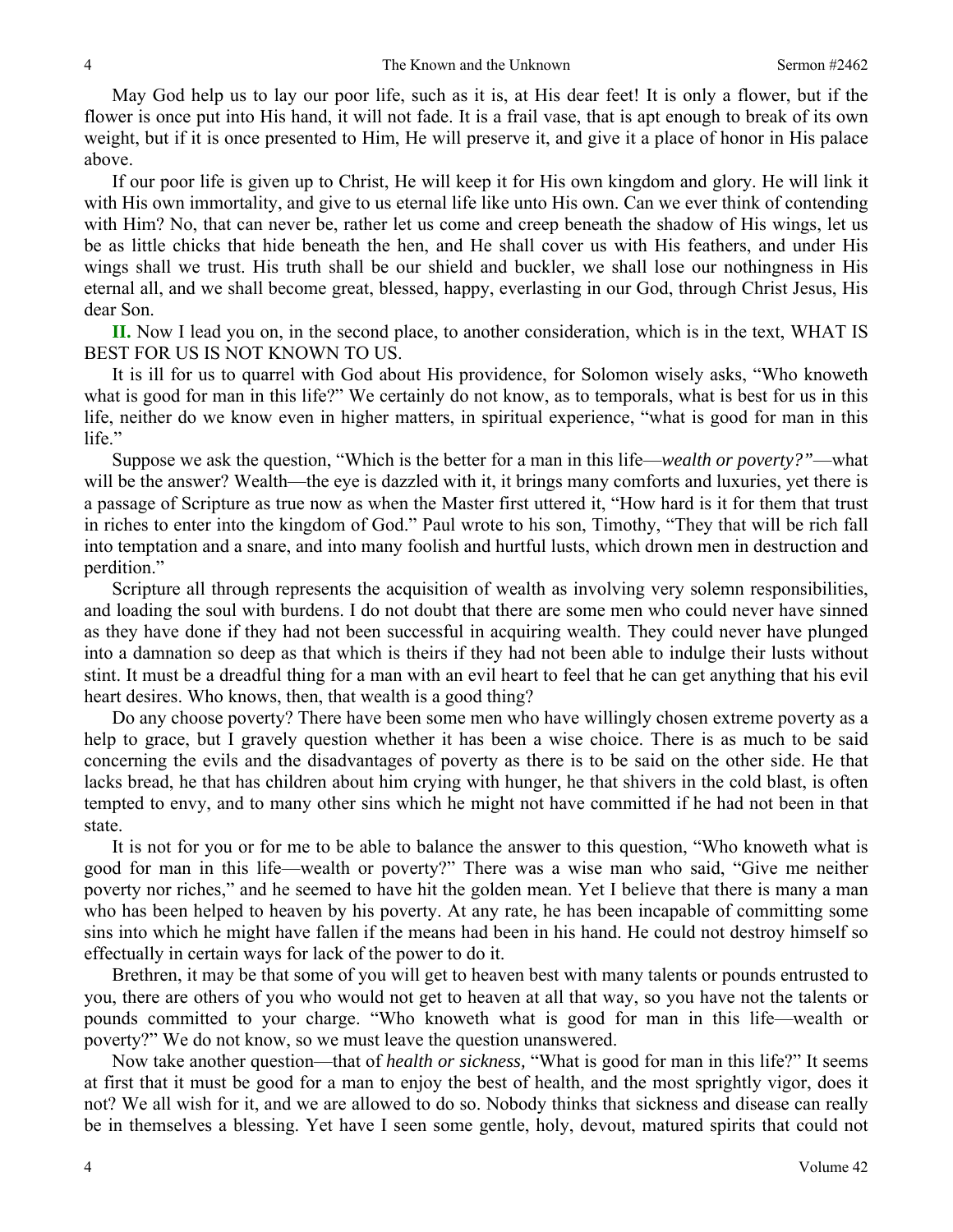quote many examples, and I have seen full many of them.

The graver's best art has been spent upon them, the graving tool has been very sharp, and the hammer has smitten them very terribly. They had never been such marvels of the Master's grace if it had not been for their sorrows. As for myself, personally, I confess that I owe more to the hammer, and the anvil, and the fire, and the forge, than I do to anything else. I have learned to bless the hand that has smitten me, I dare not invite its blows, but it has never come to me without being full of benedictions. I have seen more stars by night than by day, and I have realized more of my Master's love and grace in sorrow than I have ever done in joy.

Yet I doubt not that there are other spirits who have been brought nearer to God in their gladsomeness, saints who, for very gratitude to God for their overflowing delights, and the mercies of this life, and the health of their bodies, have been drawn and bound more closely to their God. I am not going to decide the question, Solomon could not, so I will leave it unanswered, "Who knoweth what is good for man in this life—health or sickness?"

So is it with regard *to publicity or obscurity*. There are some persons, whose graces are best seen in public, and they minister for the good of others, they have to be thankful that God has placed them in a position where they are seen, for it has led them to watchfulness and carefulness. The vows of God have been upon them, and they have been helped in their way to heaven by the very responsibilities of their public position.

But sometimes, I have wished that I might be a violet, that I might shed my perfume in some lowly spot hidden by leaves. I would have liked, sometimes, to take my place in one of those pews, and listen to someone else telling out the story of redeeming love. There must be a great privilege about going in and out of your humble home unseen and unknown, one would escape the public criticism and the unkind envy of many, and the weights of responsibility that are enough to crush us. Yet I do not doubt that obscurity has its ills as well, and that many a man would fain escape from it. "Who knoweth what is good for man in this life?"

I used to be constantly told by people that they prayed for me that I might be kept humble. Oftentimes, I have thought to myself, "Dear souls, if you would but pray that I might be kept alive at all, and preserved from despair, I would be much more thankful," for if God sets a man up as high as the cross of St. Paul's, he would be safer there than if the devil set him in an easy chair. If God takes His Son, and sets Him on a pinnacle of the temple, He is safe there, and if He were to come down, and hide Himself away, He would not be any safer, nay, He would be in greater danger than He would be where His Father placed Him.

All depends upon your being where God puts you. Any man is safe if he is where God would have him to be, and if he trembles for his own safety, and clings to the Strong for strength, but those who think that their position gives them immunity from danger are in peril already from their fancied security. "Who knoweth what is good for a man in this life—publicity or obscurity?"

So I might go on with many other matters, and say that it is very difficult, indeed, impossible, to judge which is better. What, then? I think that we had better be content to remain just as we are, and be satisfied and thankful to be where God has placed us in His providence. Who knoweth what is good for us? God does, and that is better than for us to know.

Then let us enjoy what God has given us. Make the best of your position by enjoying every mercy that God has bestowed upon you, not fretting because He has not given you certain other things, but rejoicing that He has given you what He has bestowed. And use whatever you have to His glory. Instead of repining that you have not three, four, five, or ten talents, use the one that you have, and put it out to interest for your Lord.

Do not sigh for another place, as so many do, they are hoping, wishing, and longing to rise in the world, and if they do not get what they hope for, they will be very grieved and greatly depressed. Rise, if you can, but if, with all your efforts, you do not rise, thank God all the same. You do not know what is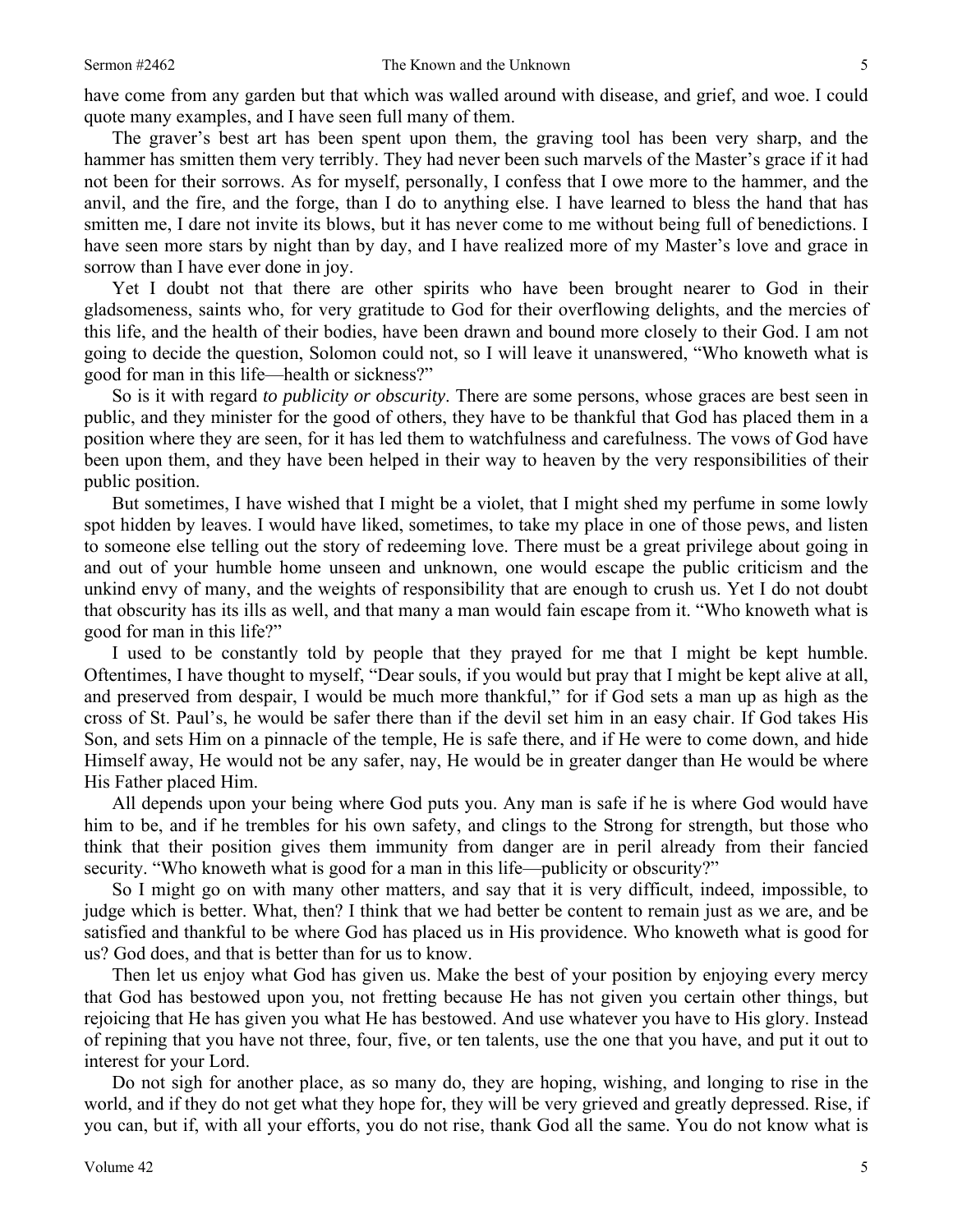best for you, that higher place might have been a snare to you, so be thankful to be where you are, and sigh not for that position which God has denied you.

Neither dote on the things that you have, for they will all soon pass away. We are travelers, and the world is but like an inn, if our room be uncomfortable, we shall be up and away in the morning. We are soldiers on the battlefield, if the field be rough and stony, let us fight the battle out, and win the victory, then we shall not mind what the soil is on which we stand!

Remember that, whatever you set your heart upon is probably a bad thing for you, if you make up your mind that you must have a certain thing, you have made an idol of it already, and if the idol should really become yours, it would bring a curse with it. Whatever we sin to gain, whatever we sin to keep, must be bad for us, but whatever our heavenly Father sends to us must be right for us to have, and we may well be content to let His unerring wisdom supply what is lacking through our ignorance.

I believe that the same question might be asked *concerning Christian experience,* "Who knoweth what is good for man in this life?" It must be good to be full of high joys—to rise to the loftiest heights of holiness and blessedness, must it not? Yes, yes, but it may be good to go down into the very deeps, to know the plague of your own heart, and to feel the scourging of your Father's rod. "Who knoweth what is good for man in this life?" A mixed experience may be better than one uniform level either of height or depth.

I have sometimes half envied those brethren who are evenly the same in temperament, never going up and never going down, but I am not sure whether it is not better both to go up and to go down. I have had a taste of both experiences, and if I could change to the uniform even tenor of my way, I would not dare to make the change.

I feel about this matter very much as the old woman did when she had been long sick, and one asked her, "Don't you wish to die?" She answered, "I wish the Lord to do with me as He wills." "But," said the friend, "suppose the Lord put it to you whether you would live or whether you would die?" "Then," she replied, "I would put it back to Him, and ask Him to choose for me, for I would not want to have the responsibility of the choice."

Let us try to put ourselves into God's hands wholly, spirit, soul, and body, and to beg Him to do just what He wills with us, since we are quite clear that we do not know how to take care of ourselves.

**III.** Lastly, the text mentions another form of our ignorance, and it is this, WHAT SHALL BE AFTER US IS NOT KNOWN TO US, "for who can tell a man what will happen after him under the sun?"

The question may mean, "Who can tell a man *what he will yet go through in this life?"* He is now well-to-do, he is prosperous, he is healthy, but who can tell him what is yet to come to him? No one, therefore, let not the rich man glory in the wealth which may take to itself wings and fly away. Let not the man who is honored by his fellows reckon that the applause of men is any more substantial than a vapor. Let not any man glory in what he now possesses, for who can tell what may yet come to him, or be taken from him?

But I think that the text has its main bearing on *what will happen after death.* That we must leave in the Lord's hands, it is not for us to know what will be done when we are called away from the earth. Many are plotting and planning to settle what shall come to pass after they are gone, yet much of their scheming is in vain.

Somebody else will take that house which you have had such trouble to build, strangers will tramp along those passages, and laugh in those rooms, and know nothing about you. Your sons, whom you have brought up with the idea that they shall succeed you, may die before you do. You may have your estates entailed, as men try to do, and the chains of the law may seem to be riveted fast, but accident and the corrosion of time may bring them all to nothing.

"Who can tell a man what shall be after him?" I cannot tell what shall happen when my work is done—what shall happen here, who shall come here, where these people will go, what shall happen to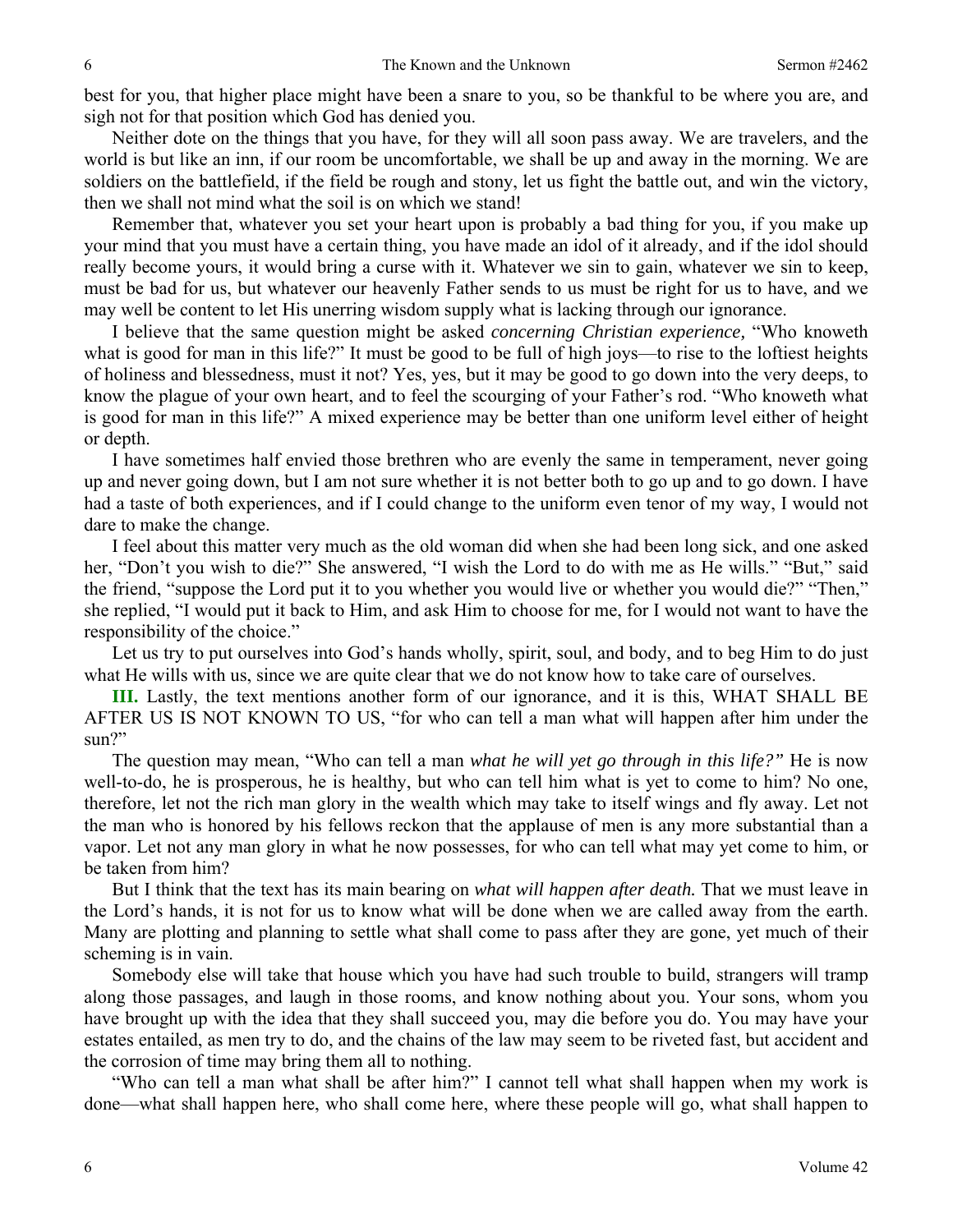the College, what shall become of the Orphanage—all these questions are proposed to me full often, and friends ask, "What is to be done when you are gone?"

Well, dear friends, if you could tell me what will be done, I wish you would not, for I do not want to know, what has that to do with us? Are we not to leave the future as we leave the present, in the hand of God? And will not all be well? The Lord did very well without us before we were born, and He will do very well without us after we are dead. I will not say that He will not notice our departure, for He notices everything, but it will be an almost inconsiderable item in the innumerable details of His universal government.

So, with regard to *our present service,* let us just feel this, "It is not for me to be worried because of what happens to me, and to quarrel with God about it." God sees the end from the beginning. He takes in the whole run of things, and it may be for His glory that some of us should work on throughout our whole life with very little success, because He intends that the "work" should appear unto us, and the "glory" to our children.

He may mean this age to be a time of sowing, and the next age to be a time of reaping. He may mean that this century may be spent in compassing the walls of the Jericho of sin, and that, on a sudden, there will come a day which He has ordained for the tumbling down of every castle and every portion of that vast wall. It is for you and me to know that God sees further than we do, and not to begin to measure His work with our inch line. Just leave it all with Him, you who are troubled either about the present or the future.

As for you who have no God with whom you can leave either the present or the future, you have cause to worry yourselves, and you may well do so, for you have no helper. You have no God to live with, and no God to die with, no God for the day of judgment, no God to help you when you are driven from His presence and from the glory of His power. You have turned your back on Him, one day He will turn His back on you. You may well be afraid, you may well let care gnaw at your very hearts, for again I remind you that you have no helper. Oh, that you were wise, that you would seek God in Christ Jesus, and be reconciled to Him! May His infinite grace bring you to this blessed condition!

But it is mainly to His children that I have been speaking, and to you who believe, I hope I need no longer say, "Let us joy in our Father's love and care, and not want to know what is before us, but be content to believe, not want to judge, but be satisfied to leave all with Him." Thus, while we live, we shall praise His name, and when we die, we shall still go on praising His name forever and ever. I feel as if I could not help ending my discourse with that verse which I have often quoted before—

> *"All that remains for me Is but to love and sing, And wait until the angels come To bear me to the King."*

God bless you, for Jesus Christ's sake! Amen.

#### **HYMNS FROM "OUR OWN HYMN BOOK"—757, 39, 626**

#### **EXPOSITION BY C. H. SPURGEON**

#### *PSALM 147*

**Verse 1.** *Praise ye the LORD: for it is good to sing praises unto our God; for it is pleasant; and praise is comely.*

"It is good," that is to say, it is a thing that ought to be done, it is a right thing "to sing praises unto our God." "It is good," that is to say, it is profitable, it is beneficial to our own hearts. Prayer is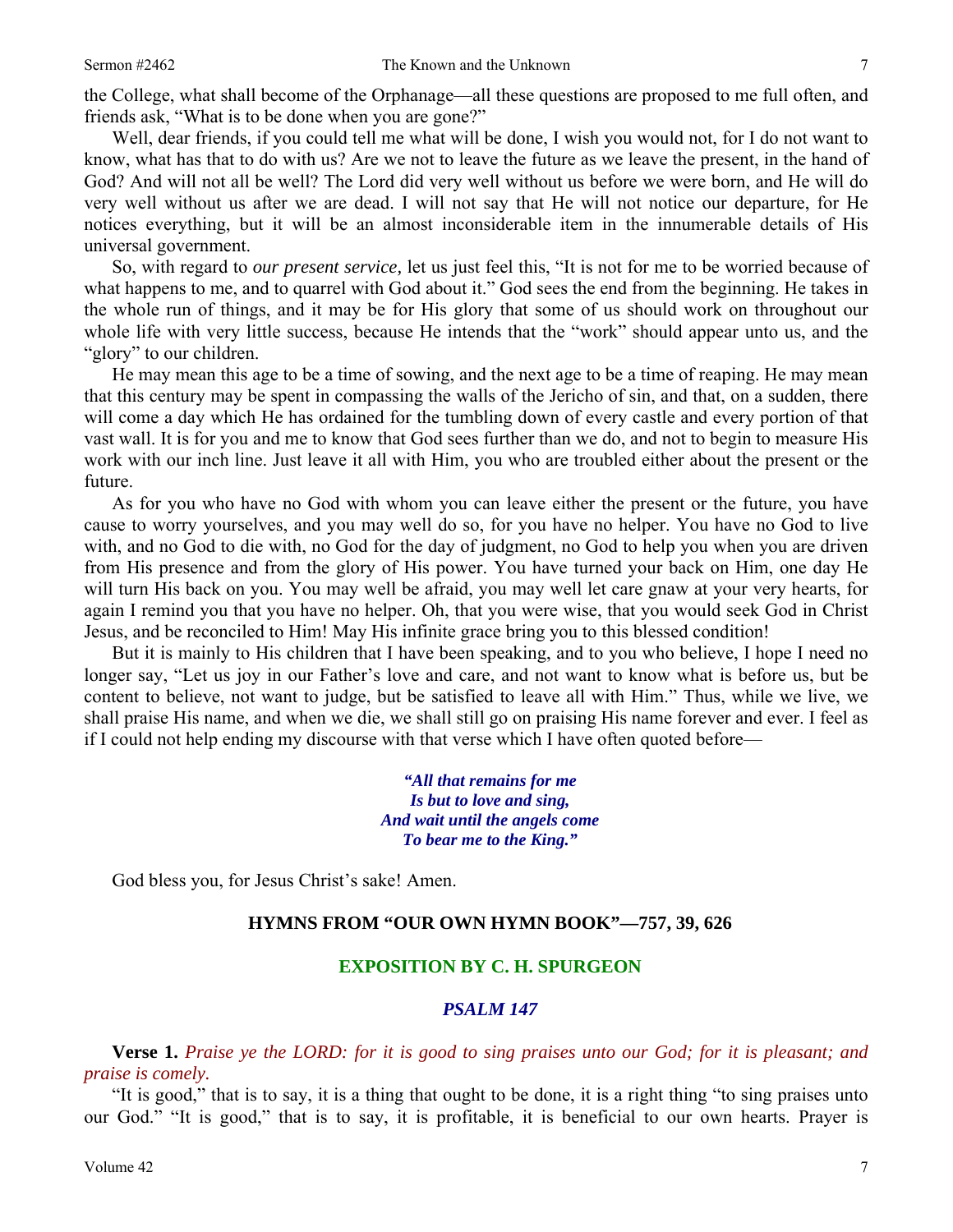refreshing, but praise is even more so, for there may be, and there often is, in prayer, the element of selfishness, but praise rises to a yet higher level. Prayer and praise, together make up spiritual respiration, we breathe in the air of heaven when we pray, and we breathe it out again when we praise.

"It is good to sing praises to our God." What a mercy it is that it is pleasant, too! There are many things that are good that are not pleasant, and many more things that are pleasant that are not good, but here is a holy duty which is also a heavenly pleasure. It is the bliss of heaven to praise God, let us anticipate that bliss by praising Him now, "for it is pleasant." And then there is a third commendation, "and praise is comely." That is to say, it is beautiful, it is a good thing in its right place, it is according to the natural and spiritual fitness of things that God should be praised. In God's sight, one of the most beautiful things in the world is a grateful heart, "it is pleasant; and praise is comely."

# **2.** *The LORD doth build up Jerusalem:*

There is something for which to praise Him. When the Jews came back from captivity, and found their beautiful city all in ruins, God helped them to build it up again, so they sang, "The LORD doth build up Jerusalem." We may sing the same sacred song, for the psalmist does not say, "The LORD *hath* built," but "The LORD *doth* build up Jerusalem," He is going on to build it, the Divine Architect's plan of salvation is still being carried out, the great Master Builder is still placing stone upon stone in the wondrous courses of His election of grace, "The LORD doth build up Jerusalem." O Lord, build up *this* part of the wall!

# **2.** *He gathereth together the outcasts of Israel.*

Those that were far away, captives in Babylon, He brought back again. God has a long arm, which He is casting round His outcast chosen ones, for He means to gather them all to Himself. He has an elect redeemed people, and they are scattered throughout the whole world, but even Caiaphas knew enough of the truth to declare that Christ "should gather together in one the children of God that were scattered abroad."

# **3.** *He healeth the broken in heart,—*

He does it still, mark you, for the verb is in the present tense, "He *healeth* the broken in heart." These are two of God's great occupations, to gather outcasts, and to heal broken hearts."

# **3.** *And bindeth up their wounds.*

Oh, what a blessed God He is, thus to interest Himself in the sorrows of mankind, to give His infinite mind and heart to this wondrous work of healing the wounds of our lost humanity! You see, it is thus that the Lord builds up Jerusalem, the two verses are the complement of each other. "The LORD doth build up Jerusalem"—with what? Outcasts, and broken hearts, and wounded spirits. Many of the stones that God puts into His great temple are such as men would exclude. Broken hearts and bruised spirits, that look as if they never could have any strength in them, God uses in building up His church.

What a wonderful leap it is from this third verse to the next!

**4.** *He telleth the number of the stars; he calleth them all by their names.*

Yet is there as much grandeur and glory in His compassion as in His omniscience. To bind up wounds, is as God-like a work as to count the stars, God does both, taking perhaps a greater delight in the first than in the second. There is not a star in the Church's firmament to which God has not given the light, He knows the number of His shining ones, and He keeps their light burning, their names are all in the Lamb's Book of Life.

**5-6.** *Great is our Lord, and of great power: his understanding is infinite. The LORD lifteth up the meek:*

That is the Lord's usual way, those that are down, He raises, but—

**6.** *He casteth the wicked down to the ground.*

This is what God is always doing, uplifting and overturning, putting people and things in their right places.

**7.** *Sing to the LORD with thanksgiving; sing praise upon the harp to our God:*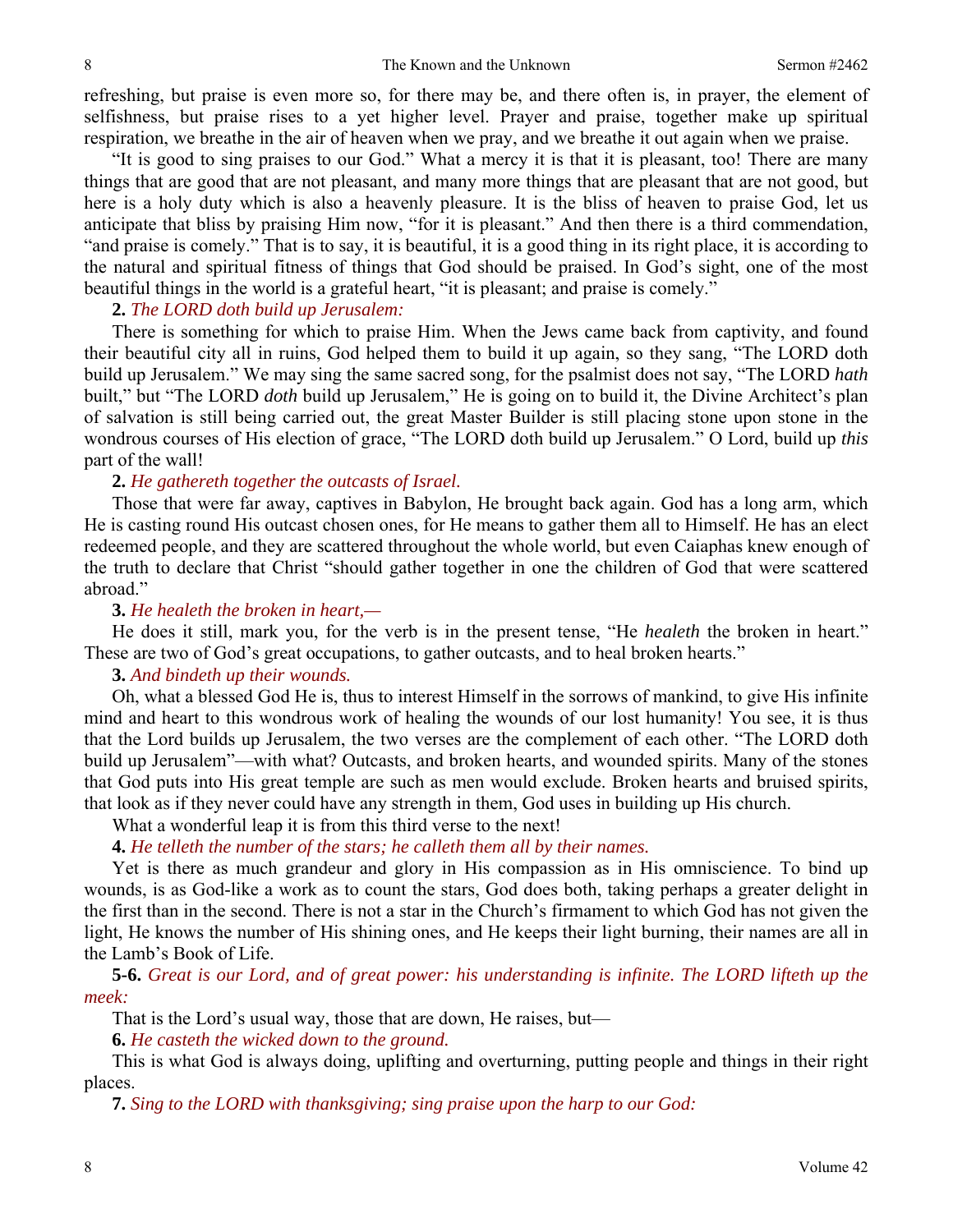False gods have been served with discordant yells and cries of agony, but our God is to be worshipped with songs of thanksgiving. Think not that He desires you to come before Him with groans and moans, He will hear them if they are sincere, but He would have you raise your hearts to something higher and better.

#### **8.** *Who covereth the heaven with clouds.*

Little children do not think that is a matter for gratitude, they are sorry to see the clouds and the rain, but wise men know how fraught with blessing are the clouds God sends. It is even so in providence and grace.

**8.** *Who prepareth rain for the earth, who maketh grass to grow upon the mountains.*

For every blade of grass, we ought to thank and praise the Lord. If he be a benefactor who makes two blades of grass grow where only one grew before, what a Benefactor must He be who makes all the blades of grass grow, without whom there would be none at all! Even on the mountains, where it may be that we have no cattle, yet there are wild creatures that must be fed, so the Lord makes the grass to grow there.

We are often selfish, and we talk of things as being useless if they are of no use to us. Are there no other living things, then, but men, and is God only to care for those animals which most of all rebel against Him? Let us think differently of this matter, and bless the Lord even for the grass that grows on the waste places, where only the chamois or the wild gazelle will feed, for they, too, have their purpose to fulfill in God's sight.

#### **9.** *He giveth the beast his food, and the young ravens which cry.*

Unclean creatures though they be, God feeds them. We have known people have only one bird in a cage, and yet forget to feed it, but God has myriads of birds, millions of beasts, and fishes innumerable, yet they are not starved. The commissariat of God never fails, my soul, will He not feed you? If He hears ravens, will He not hear your cry?

**10.** *He delighteth not in the strength of the horse: he taketh not pleasure in the legs of a man.*

Man boasts of his strength, and he looks at his fine horse, and glories in its strength, but God has something higher and better than sinew and muscle to boast about.

**11.** *The LORD taketh pleasure in them that fear him,—*

That is His joy. As a man is proud of his horse, or of the muscles which enable him to run swiftly, so God takes delight in those that fear Him—

**11.** *In those that hope in his mercy.*

These are His jewels, these are His glory.

**12-14.** *Praise the LORD, O Jerusalem; praise thy God, O Zion. For he hath strengthened the bars of thy gates; he hath blessed thy children within thee. He maketh peace in thy borders,—*

What a blessing this is, not only in a nation, but in a church! If you were ever members of a church where they seemed to quarrel punctually once every month, you would soon be sorry to be a professor of religion at all, but to live in a church where brotherly love rules, this is a thing for which to praise the name of the Lord. "He maketh peace in thy borders"—

**14.** *And filleth thee with the finest of the wheat.*

There is generally peace where there is plenty. Dogs fight when there are few bones, and when God's people are well fed, they do not so often quarrel with one another. If they are fed with the finest of the wheat, there will be peace in their borders.

**15-16.** *He sendeth forth his commandment upon earth: his word runneth very swiftly. He giveth snow like wool.*

Light and fleecy, it covers the plants and protects them from the cold, the snow is a kind of garment to protect them from the frost.

**16.** *He scattereth the hoarfrost like ashes.*

You must often have been reminded of white ashes as you looked at the hoarfrost in the early morning.